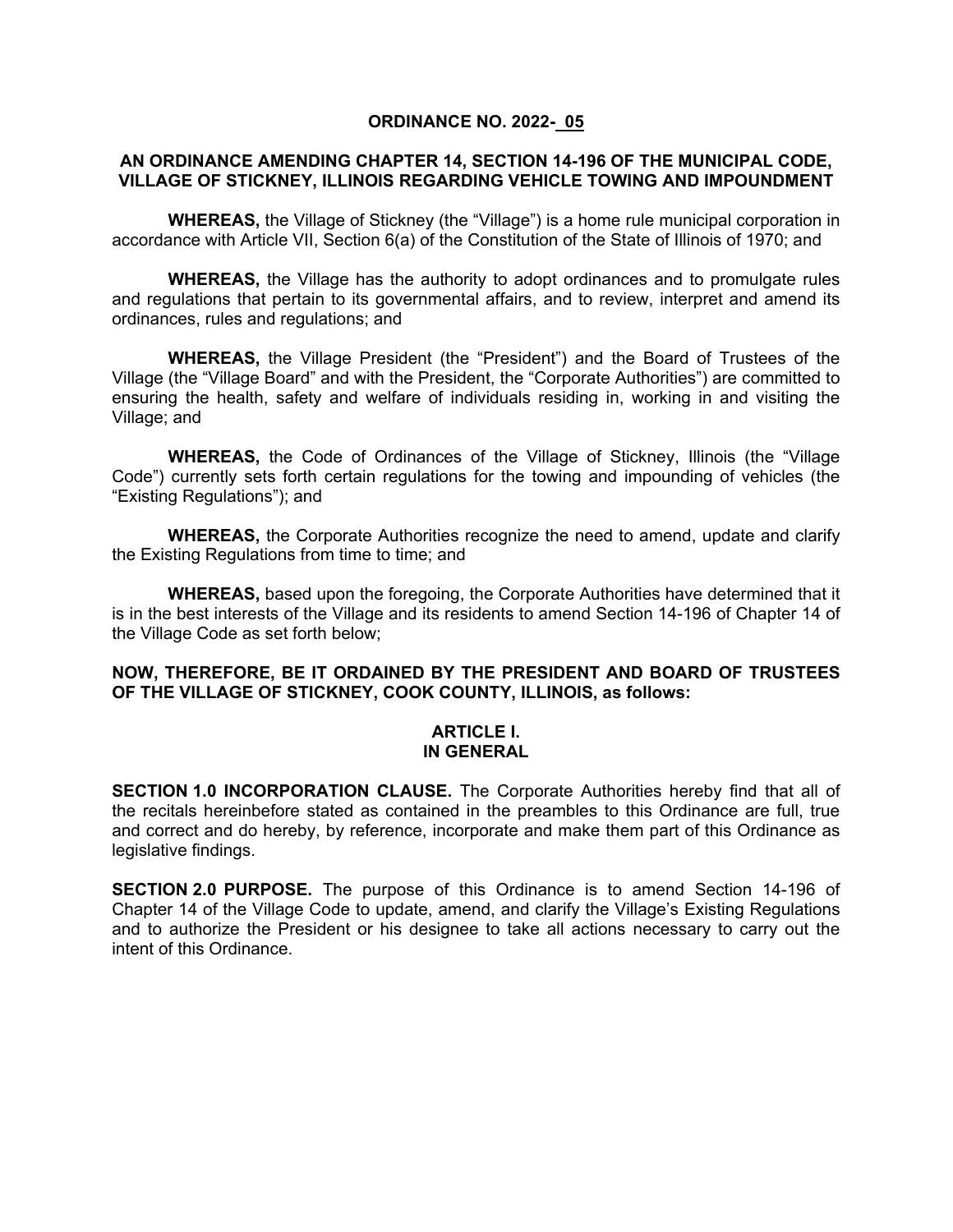## **ARTICLE II. AMENDMENT OF CHAPTER 14, SECTION 14-196 OF THE MUNICIPAL CODE, VILLAGE OF STICKNEY, ILLINOIS**

**SECTION 3.0 AMENDMENT OF CHAPTER 14, SECTION 14-196.** That the Village Code is hereby amended, notwithstanding any provision, ordinance, resolution or Village Code section to the contrary, by amending Chapter 14, Section 14-196, in relevant part, as follows:

## **Sec. 14-196. - Other conduct prohibited.**

(a) A motor vehicle used in connection with any of the following violations may be subject to immediate seizure and/or impoundment by the village and the owner of record of said vehicle shall be liable to the village for any administrative penalty of \$750.00, plus any applicable towing and storage fees:

- (1) Driving under the influence of alcohol, other drug or drugs, intoxicating compound(s) or any combination thereof, or possession of drugs or intoxicating compound(s) as provided by the Illinois Compiled Statutes (625 ILCS 5/11-501(a)).
- (2) Driving while driver's license, permit or privilege to operate a motor vehicle is suspended or revoked, pursuant to the Illinois Complied Statutes (625 ILCS 5/6-303) or is suspended or revoked for any other reason and the vehicle is being operated in violation of 625 ILCS 5/6-303.
- (3) Driving without a valid driver's license pursuant to Illinois Compiled Statutes (625 ILCS 5/6-101).
- (4) Arrest for any felony offense pursuant to the Illinois Compiled Statutes (720 ILCS).
- (5) The operation of any motor vehicle with open alcohol in violation of 625 ILCS 5/11-502.
- (6) Any vehicle being operated or having been operated while the operator or occupants of the vehicle are in the commission of or fleeing from the commission of a crime constituting a charge of a class A misdemeanor, or any felony.
- (7) An accident involved motor vehicle.
- (8) A hazardous vehicle.
- (9) A derelict motor vehicle, including any vehicle which has been immobilized for 72 hours or more pursuant to section 14-195.10.
- (10) Any motor vehicle that is parked on a public way, alley or a loading zone in violation of sections 14-143, 14-145, 14-148, 14-150, or 14-154 of this Code.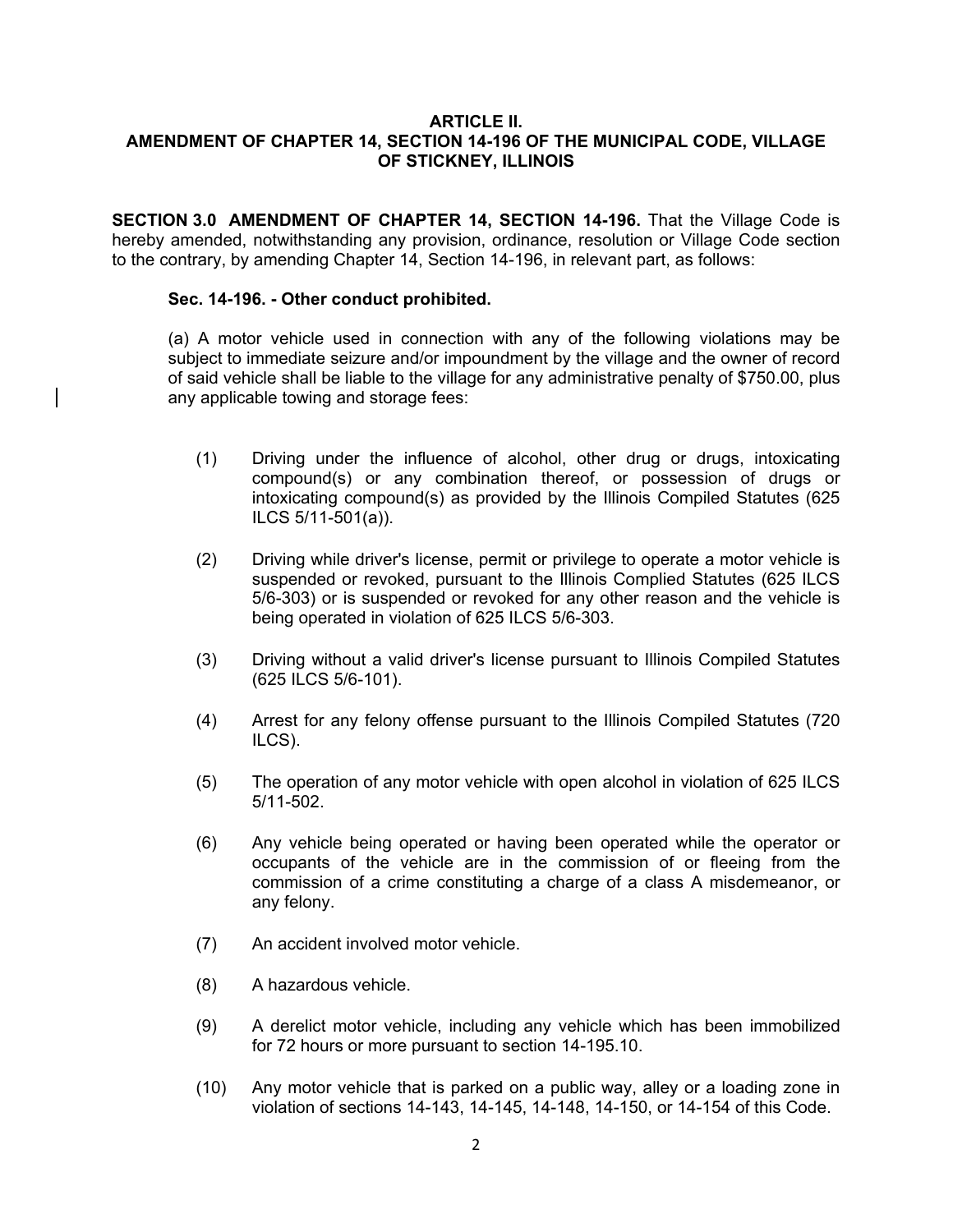- (11) Any motor vehicle that is illegally parked in a tow away zone.
- (12) Any motor vehicle that is inoperable due to the arrest of the owner or operator.
- (13) Playing, using or operating or permitting to be played, used or operated, any radio, tape recorder, cassette player or other device for receiving broadcast sound or reproducing recorded sound if the device is located in any motor vehicle on the public way; and if the sound generated by the device is clearly audible to a person with normal hearing at a distance greater than 75 feet. This section shall not apply to any person participating in a parade or public assembly for which a permit has been obtained pursuant to village ordinances.
- (14) A vehicle parked in violation of section 14-141.
- (15) A tow away zone obstruction vehicle.
- (16) An improperly stored motor vehicle or other equipment on a private lot.
- (17) Any motor vehicle that contains an unregistered firearm or a firearm that is not broken down in a non-functioning state. Except that (a) if the vehicle is operating as a common carrier and the violation occurs without the knowledge of the person in control of the vehicle or (b) if the owner proves that the presence of the firearm was permissible pursuant to the provisions of this Code.
- (18) Any motor vehicle being used or operated in violation of Section 5/3-801 of the Illinois Vehicle Code, 625 ILCS 5/3-801, and Section 5/3-413 of the Illinois Vehicle Code, 625 ILCS 5/3-413, for a period in excess of six (6) months regarding no registration of a motor vehicle,
- (19) Any vehicle being used or operated in violation of Section 5/3-401 of the Illinois Vehicle Code, 625 ILCS 5/3-401, for no valid registration, or Section 5/3-702 of the Illinois Vehicle Code, 625 ILCS 5/3-702, and Section 5/3-708 of the Illinois Vehicle Code, 625 ILCS 5/3-708, for operation of a motor vehicle when registration is cancelled, suspended, or revoked.
- (20) Any vehicle being used or operated in violation of 625 ILCS 5/3-707 (Uninsured Motor Vehicle).
- (21) Any vehicle being used or operated in violation of 625 ILCS 5/3-708 (Operation of Motor Vehicle when Registration Suspended for Noninsurance).

\*\*\*\*\*\*\*\*\*\*\*\*\*\*\*\*\*\*\*\*\*\*\*\*\*\*\*\*\*\*\*\*\*\*\*\*\*\*\*\*\*\*\*\*\*\*\*\*\*\*\*\*\*\*\*\*\*\*\*\*\*\*\*\*\*\*\*\*\*\*\*\*\*\*\*\*\*\*\*\*\*\*\*\*\*\*\*\*\*\*\*\*\*\*\*\*

**SECTION 3.1. OTHER ACTIONS AUTHORIZED.** The officers, employees and/or agents of the Village shall take all action necessary or reasonably required to carry out, give effect to and consummate the amendments contemplated by this Ordinance and shall take all action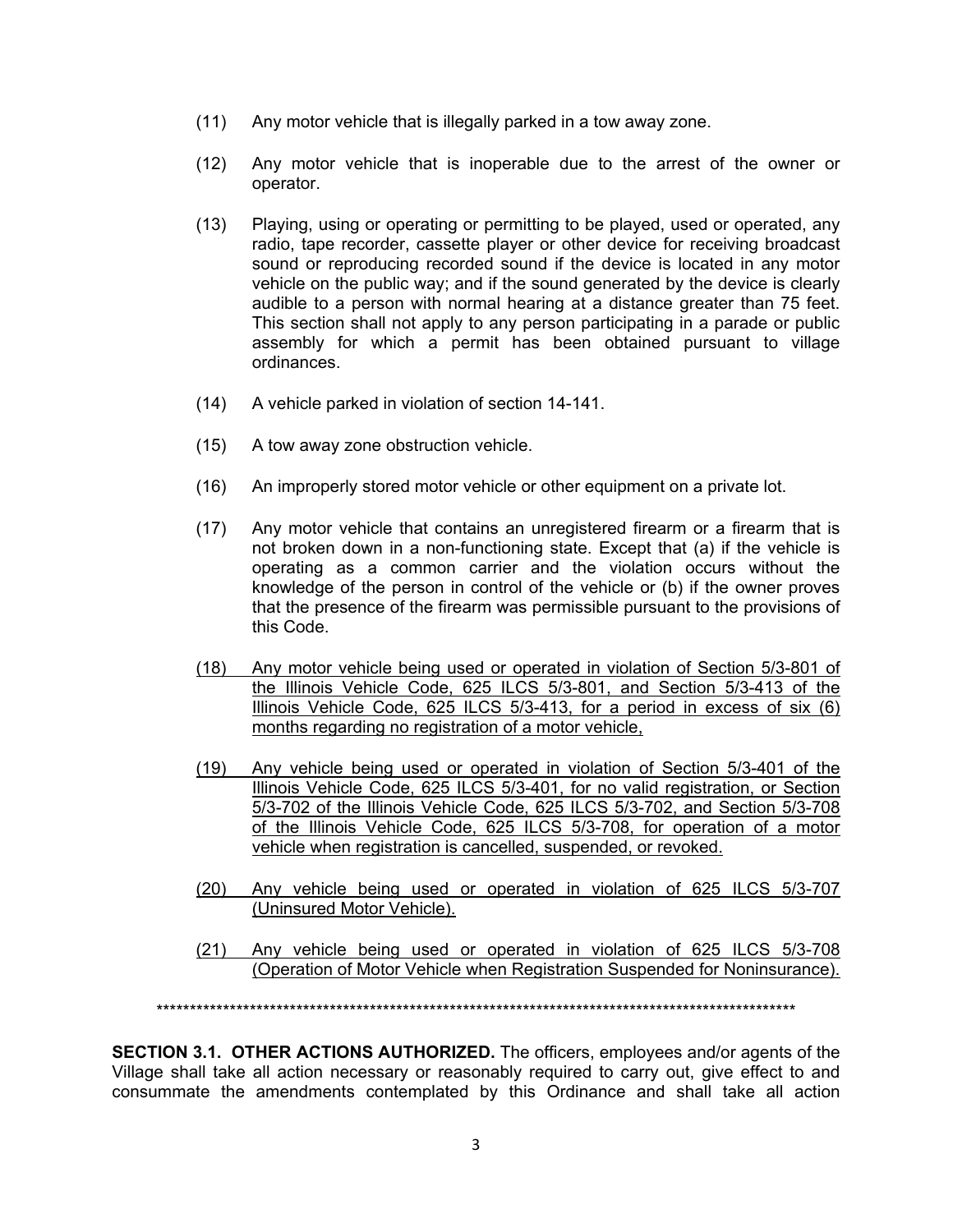necessary in conformity therewith, including, but not limited to, the installation of any street or parking signs as contemplated herein. The officers, employees and/or agents of the Village are specifically authorized and directed to draft and disseminate any and all necessary forms or notices to be utilized in connection with the intent of this Ordinance.

# **ARTICLE III. HEADINGS, SAVINGS CLAUSES, PUBLICATION, EFFECTIVE DATE**

**SECTION 4. HEADINGS.** The headings of the articles, sections, paragraphs and subparagraphs of this Ordinance are inserted solely for the convenience of reference and form no substantive part of this Ordinance nor should they be used in any interpretation or construction of any substantive provision of this Ordinance.

**SECTION 5. SEVERABILITY.** The provisions of this Ordinance are hereby declared to be severable and should any provision of this Ordinance be determined to be in conflict with any law, statute or regulation by a court of competent jurisdiction, said provision shall be excluded and deemed inoperative, unenforceable and as though not provided for herein and all other provisions shall remain unaffected, unimpaired, valid and in full force and effect.

**SECTION 6. SUPERSEDER.** All code provisions, ordinances, resolutions, rules and orders, or parts thereof, in conflict herewith are, to the extent of such conflict, hereby superseded.

**SECTION 7. PUBLICATION.** A full, true and complete copy of this Ordinance shall be published in pamphlet form or in a newspaper published and of general circulation within the Village as provided by the Illinois Municipal Code, as amended.

**SECTION 8. EFFECTIVE DATE.** This Ordinance shall be effective and in full force ten (10) days after its passage, approval and publication in accordance with Illinois law.

(REMAINDER OF THIS PAGE INTENTIONALLY LEFT BLANK)